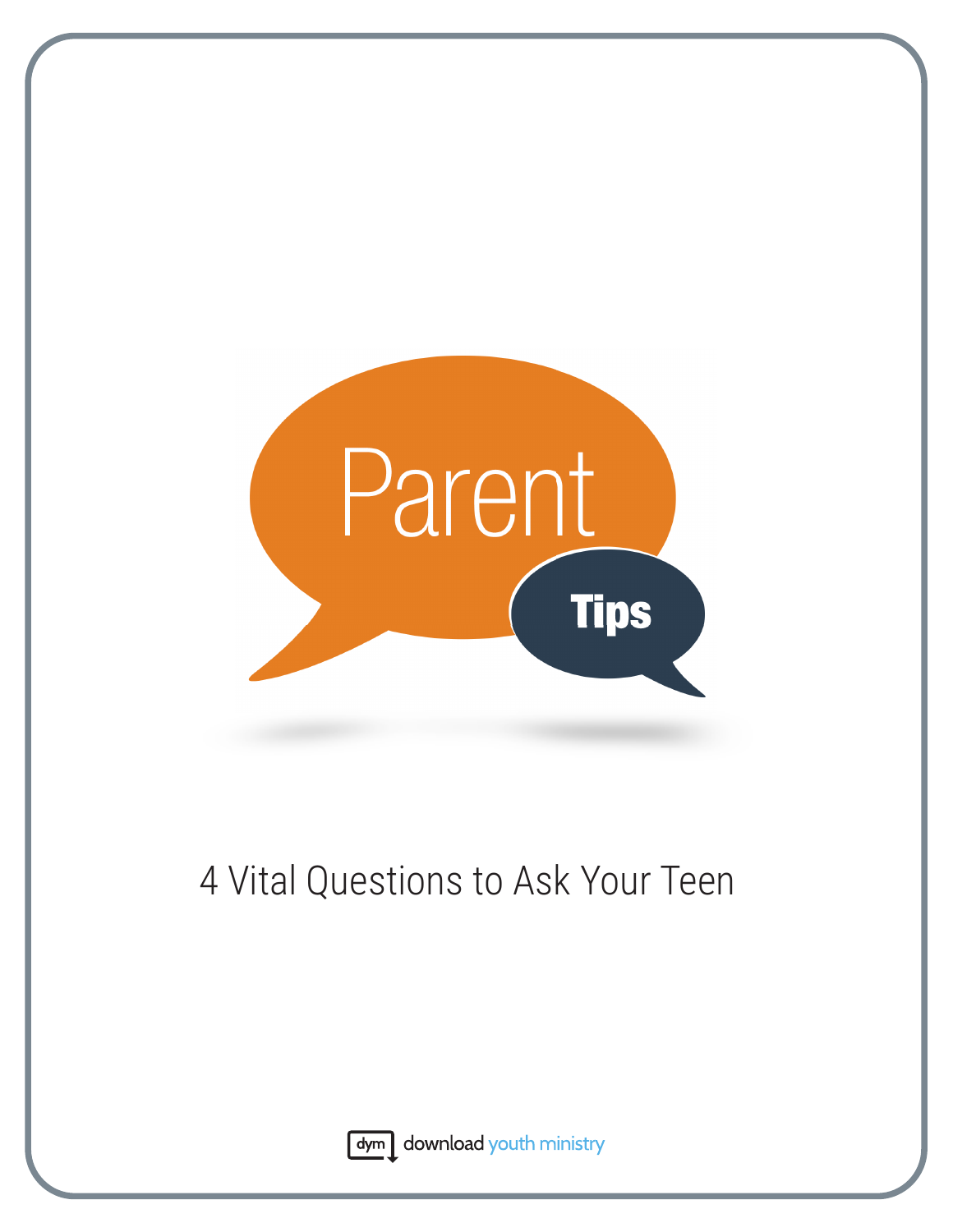## 4 Vital Questions to Ask Your Teen

**The question is, how are we supposed to respond when we encounter content like this?** 

You're driving your teen or tween home from school and they turn on the radio. An inappropriate song comes on. Not pure filth, but just one of those typical songs that teach our kids sex is no big deal, and it's the most rewarding solution to the loneliness we feel. You've probably heard countless examples of these songs playing in every grocery store, gym and Wal Mart across the country. You don't have to look far. Songs with lyrics like:

> *"Call me on my cell phone Late night when you need my love I know when that hotline bling That can only mean one thing…" (Hotline Bling, Drake)*

*Baby girl, you're so damn fine though I'm tryna know if I could hit it from behind though… (679, Fetty Wap)*

*"Gonna wear that dress you like, skin-tight Do my hair up real, real nice And syncopate my skin to your heart beating… Let me show you how proud I am to be yours Leave this dress a mess on the floor… (Good for You, Selena Gomez)*

Our kids encounter the same messages on their screens all too often: sex, violence, drug use, and just plain irresponsible behavior with no apparent consequences. The question is, how are we supposed to respond when we encounter content like this?

Maybe you've tried turning it off. "This is pure filth! We won't be listening to this in our car!" Silence.

Sure, you established who's boss, and you've shown them the line you draw… but did they learn anything? Are they going to skip this kind of entertainment media when they are alone when you're not standing over their shoulder? Would a calm conversation have maybe yielded better results?

Even if you are a firm believer in 'interaction' instead of 'overreaction', sometimes it's difficult to know what to ask in these teaching moments. If you're like me, I find it hard to think of questions on the fly. So what do you ask when it's just you, your kids… and Rihanna? What is the best way to get them thinking about their entertainment media choices?

Here are four questions you can ask in almost any of these situations. They're logical, they aren't accusative, they just require your kids to pause and think about the content their absorbing for an average of 9 hours a day.\*



 $\frac{1}{2}$  download youth ministry